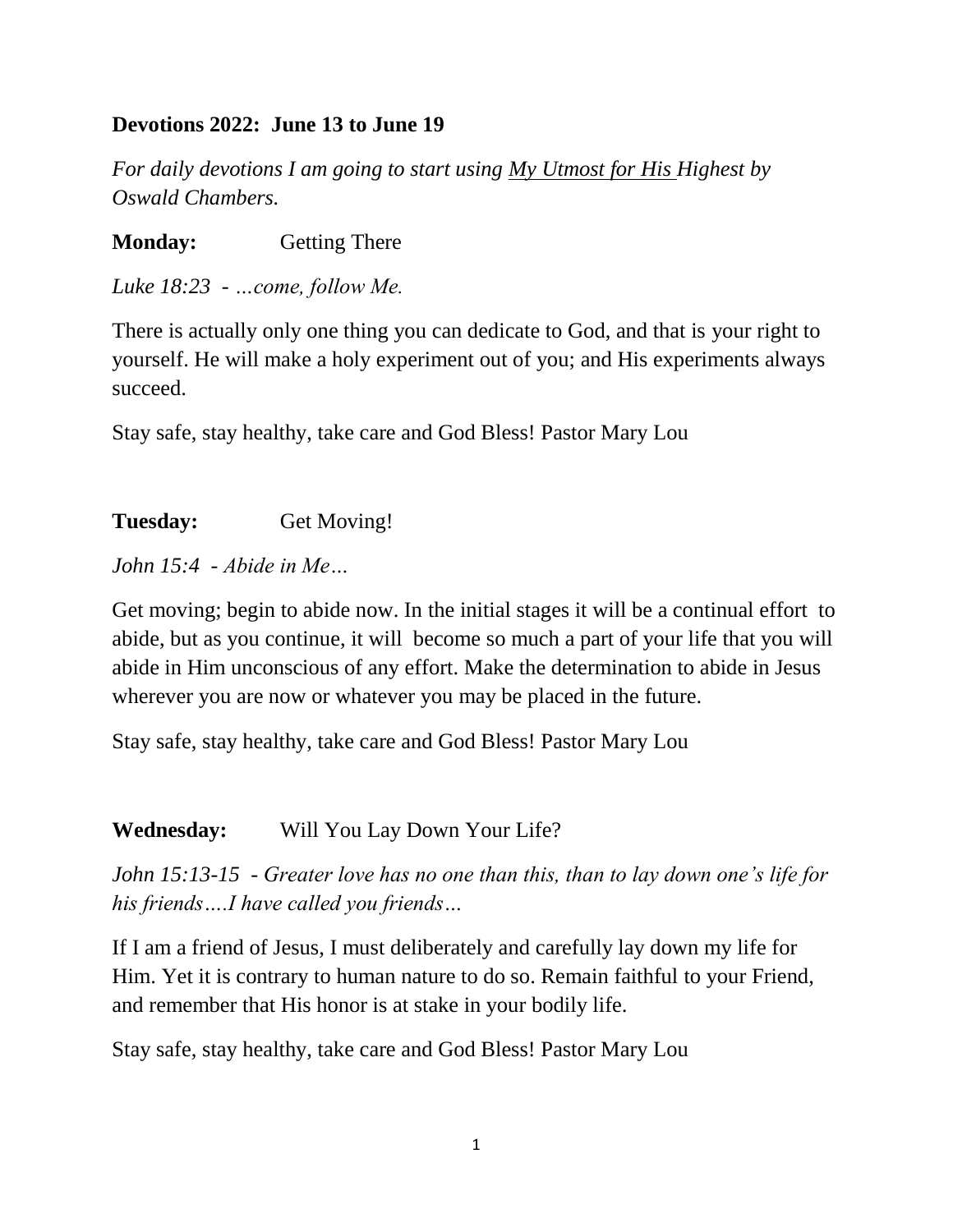#### **Thursday:** Beware of Criticizing Others

## *Matthew 7:1 - Judge not, that you be not judged.*

Jesus' instructions with regard to judging others is very simple put; He says, "Don't." I have never met a person I could despair of, or lose all hope for, after discerning what lies in me apart from the grace of God.

Stay safe, stay healthy, take care and God Bless! Pastor Mary Lou

## **Friday:** Keep Recognizing Jesus

*Matthew 14:29-30 - ….Peter…walked on the water to go to Jesus. But when he saw that the wind was boisterous, he was afraid….*

Never start to say, "Well, I wonder if He really did speak to me?" Be reckless immediately; totally unrestrained and willing to risk everything; by casting your all upon Him. You will only be able to recognize His voice more clearly through recklessness; being willing to risk your all.

Stay safe, stay healthy, take care and God Bless! Pastor Mary Lou

**Saturday:** The Service Of Passionate Devotion

*John 21:16 - …do you love Me?....Tend My sheep.*

If I love Jesus Christ personally and passionately, I can serve humanity, even though people may treat me like a doormat. The secret of a disciple's life is devotion to Jesus Christ, and the characteristic of that life is its seeming insignificance and its meekness.

Stay safe, stay healthy, take care and God Bless! Pastor Mary Lou